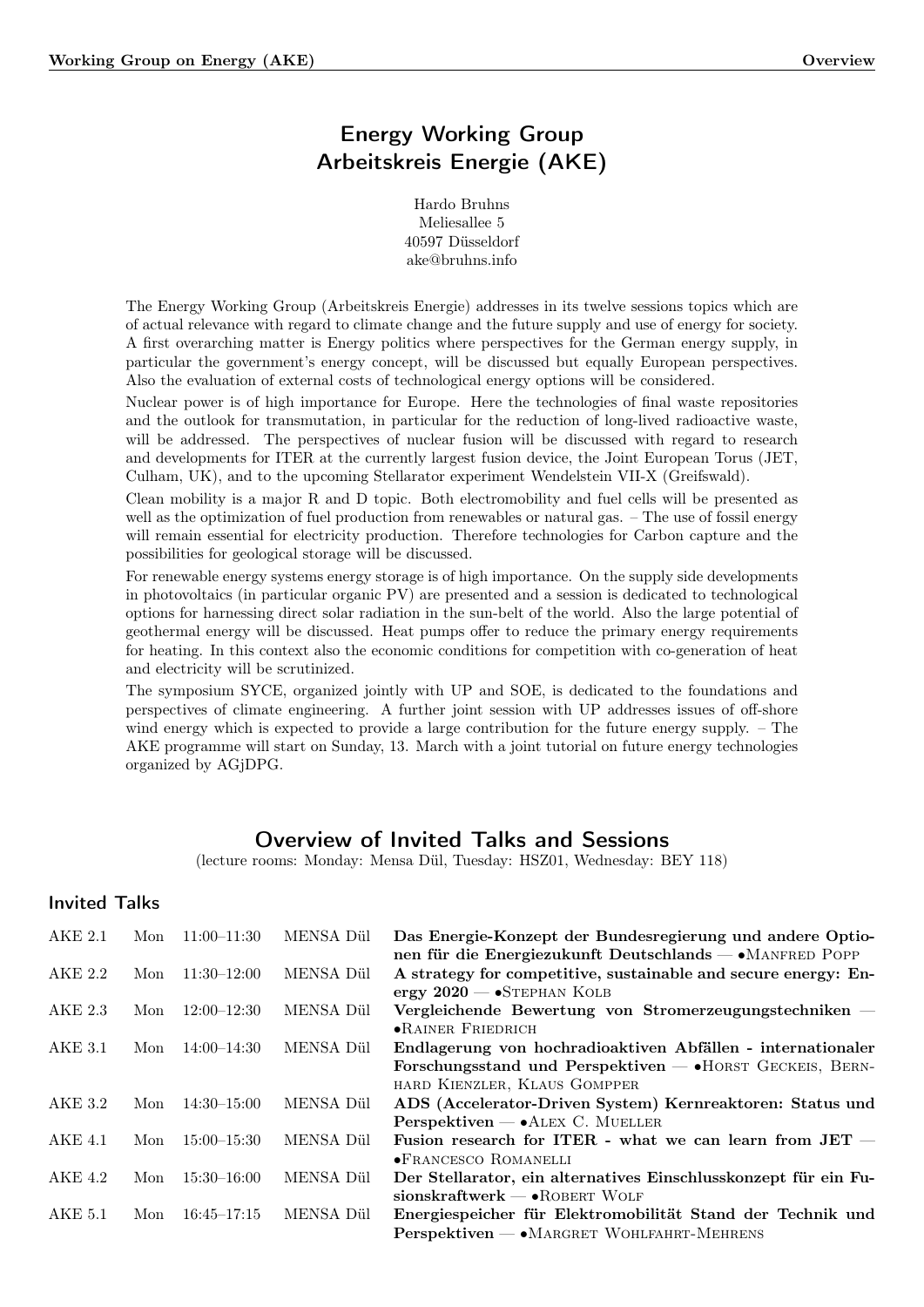|                 |     | Working Group on Energy (AKE) |                | Overview                                                                                                                                                         |
|-----------------|-----|-------------------------------|----------------|------------------------------------------------------------------------------------------------------------------------------------------------------------------|
| $AKE$ 5.4       | Mon | $17:45 - 18:15$               | MENSA Dül      | Production and conversion of liquid fuels and hydrogen from<br>biomass and natural gas using micro-reactor technology $-$<br><b>•PETER PFEIFER</b>               |
| <b>AKE 7.1</b>  | Wed | $9:30-10:00$                  | <b>BEY 118</b> | Routen und Wirkungsgrade der CO2 Abscheidung in<br>Kraftwerken - • DETLEF STOLTEN                                                                                |
| AKE 7.2         | Wed | $10:00-10:30$                 | <b>BEY 118</b> | CO2-Speicherkapazitäten in Deutschland: Eine aktuelle Be-<br>trachtung - JOHANNES PETER GERLING, STEFAN KNOPF, KLAUS<br>REINHOLD, CHRISTIAN MÜLLER, FRANZ MAY    |
| <b>AKE 8.1</b>  | Wed | $11:15 - 11:45$               | <b>BEY 118</b> | The Physics of Wind Park Optimization $ \bullet$ STEFAN EMEIS                                                                                                    |
| AKE 8.3         | Wed | $12:00 - 12:30$               | <b>BEY 118</b> | Offshore- Windparks; Ausgewählte Anforderungen aus dem<br>Genehmigungsverfahren und der Praxis der Errichtung –<br><b>• CHRISTIAN DAHLKE</b>                     |
| <b>AKE 9.1</b>  | Wed | $14:00 - 14:30$               | <b>BEY 118</b> | Geothermie für Grundlaststrom und Wärmeversorgung - in-<br>ternationale Nutzung, Potential und technologische Entwick-<br>lungen - • DAVID BRUHN, ERNST HUENGES  |
| AKE 10.1        | Wed | $14:30 - 15:00$               | <b>BEY 118</b> | Einsatz großer Wärmepumpen im Wohnungs- und Gewerbe-<br>$bau - \bullet$ RÜDIGER GRIMM                                                                            |
| <b>AKE 10.3</b> | Wed | $15:15 - 15:45$               | <b>BEY 118</b> | Anforderungen an einen Wärmepumpentarif zur Überwin-<br>dung diskriminierender Steuern und Abgaben beim thermo-<br>dynamisch optimierten Heizen - GERHARD LUTHER |
| <b>AKE 11.1</b> | Wed | $16:30 - 17:00$               | <b>BEY 118</b> | Status and Potential of Organic Solar Cells - • MORITZ RIEDE                                                                                                     |
| <b>AKE 12.1</b> | Wed | $17:30 - 18:00$               | <b>BEY 118</b> | Clean Power from Deserts - The DESERTEC Academic Initia-<br>$tive$ $\bullet$ Michael Düren                                                                       |
| AKE 12.3        | Wed | $18:15 - 18:45$               | <b>BEY 118</b> | Hochkonzentrierende Photovoltaik: Entwicklungsstand und<br>Perspektiven - ANDREAS WALTER BETT                                                                    |
| AKE 12.4        | Wed | $18:45 - 19:15$               | <b>BEY 118</b> | Aufwindkraftwerke: Funktionsweise, Prototyp, Zukunftsper-<br>$s$ pektiven — $\bullet$ GERHARD WEINREBE                                                           |

# **Sessions**

| $AKE$ 1.1-1.4   | Sun | $16:00 - 18:30$ | $HSZ$ 03         | Tutorial - Future Energy Technologies (jointly with and |
|-----------------|-----|-----------------|------------------|---------------------------------------------------------|
|                 |     |                 |                  | organised by AGJDPG)                                    |
| $AKE 2.1 - 2.3$ | Mon | $11:00-12:30$   | MENSA Dül        | Energiepolitik und Technologiebewertung                 |
| AKE 3.1-3.2     | Mon | $14:00 - 15:00$ | MENSA Dül        | Kernspaltung                                            |
| AKE 4.1-4.3     | Mon | $15:00 - 16:15$ | <b>MENSA Dil</b> | Fusionsforschung                                        |
| $AKE$ 5.1-5.4   | Mon | $16:45 - 18:15$ | <b>MENSA Dil</b> | Mobilität                                               |
| $AKE 6.1 - 6.4$ | Tue | $10:30 - 13:00$ | $HSZ$ 01         | Intersectional Symposium Foundations and Perspectives   |
|                 |     |                 |                  | of Climate Engineering (jointly with UP and SOE)        |
| AKE 7.1-7.4     | Wed | $9:30-11:00$    | <b>BEY 118</b>   | CO <sub>2</sub> und Energiespeicherung                  |
| AKE 8.1–8.3     | Wed | $11:15 - 12:30$ | <b>BEY 118</b>   | Offshore Wind (jointly with UP)                         |
| $AKE 9.1 - 9.1$ | Wed | $14:00 - 14:30$ | <b>BEY 118</b>   | Geothermie                                              |
| AKE 10.1-10.4   | Wed | $14:30 - 16:00$ | <b>BEY 118</b>   | Wärmepumpen und Kraft-Wärme-Kopplung                    |
| AKE 11.1-11.3   | Wed | $16:30-17:30$   | <b>BEY 118</b>   | Photovoltaik                                            |
| AKE 12.1-12.4   | Wed | $17:30 - 19:15$ | <b>BEY 118</b>   | Solarenergie im Sonnengürtel                            |

# Annual Meeting of the Working Group on Energy

The meeting will take place during the spring conference in Bad Honnef, 5-6 May, 2011. For further details please refer to the programme of the spring conference.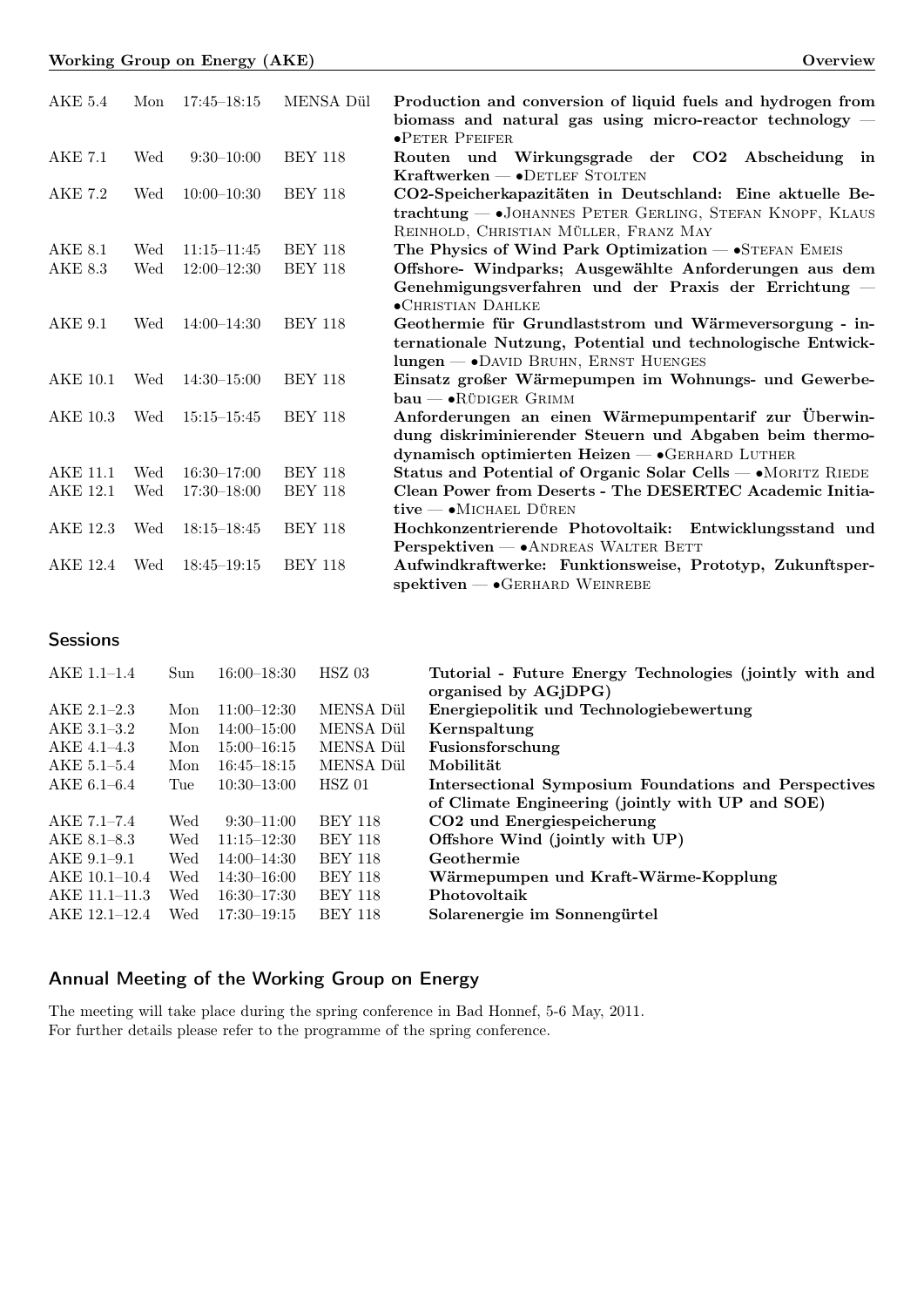## AKE 1: Tutorial - Future Energy Technologies (jointly with and organised by AGjDPG)

Time: Sunday 16:00–18:30 Location: HSZ 03

**Tutorial** AKE 1.1 (4) Sun 16:00 HSZ 03 Electrolytes in lithium-ion batteries: state of the art and future trend — ∙Andrea Balducci — Institute of Physical Chemistry, University of Muenster, Muenster, Germany

Lithium ion batteries dominate the consumer portable electronic and telecommunications market and they are also indicated as the most promising option for the next generation of hybrid and electric vehicles (HV, EV). However, when the present lithium ion technology is considered, the safety of batteries appears to be one of the main drawbacks holding the introduction of this technology in HV and EV. The commercial systems nowadays available use electrolytes commonly based on organic carbonates (e.g. Propylene Carbonate, PC, Ethylene Carbonate, EC) but since these electrolytes are flammable their use poses a serious safety risk and strongly reduces the battery operative temperature range. For such reasons, alternative electrolytes have been proposed and tested in the last decade. Between them, ionic liquids (ILs) instead of organic carbonates appear to be promising.

**Tutorial** AKE 1.2 (14) Sun 16:35 HSZ 03 Fuel cells — ∙Uwe Reimer — Institute of Energy and Climate Research / IEK-3: Fuel Cells, High-temperature Polymer Electrolyte Fuel Cells, Forschungszentrum Jülich, Jülich, Germany

Fuel cells are efficient energy converters that are believed to play an important role in the future concept of energy production and storage. The tutorial explains the basic principles of fuel cells and provides an overview over the present available types. The advantages and disadvantages of fuel cells compared to other energy converters are briefly discussed. Today's application of fuel cells include space crafts and submarines, hence it can be said that the technology is ready and reliable. The question 'Why is it not already widely used?' may be answered at the end. Nevertheless, more questions will be raised, which should inspire the audience to think about the role of energy supply of the future. The topic 'fuel cells' is highly interdisciplinary, since it combines the areas of physics, chemistry, material science and engineering .

### Break (10 min)

**Tutorial** AKE 1.3 (7) Sun 17:20 HSZ 03 Physical aspects of photobioreactors for growing biomass -∙Hilmar Franke — Applied. physics, Univ. Duisburg-Essen, Duisburg, Germany

Using photosynthesis CO<sup>2</sup> can be converted in the presence of water and light into biomass and  $O_2$ . On hot summer days one may observe the blossoming of algae on seashores or lakes. Often this phenomenon occurs in the presence of high concentrations of nutrients. The function of photobioreactors is to transfer this blossoming or high growth rate of biomass into the laboratory or a large scale industrial plant.

The climate gas  $CO<sub>2</sub>$  is produced during the oxidation of carbon or hydrocarbon compounds.

On earth there are many natural and industrial sources for  $CO<sub>2</sub>$ , but only few sinks. The process of photobiological fixation of carbon dioxide in photobioreactors may contribute to the installation of a recycling technology for CO2!

In this talk we will focus on the different physical aspects of photobioreactors (PBR) which may lead to efficient large scale plants:

A major problem is the light exposure. The exposure has to be optimized with respect to the wavelengths and the intensity. Using sunlight or LED's as an efficient system for *collecting*, *guiding* and distribution of light has to be developed.

Microalgae in PBR\*s form a suspension in an aqueous environment with various ions of dissociated water and nutrient components. There are algae with an electric charge distribution. Depending on their shape even in an aqueous ionic environment this may cause an *electric* dipole moment. The electrical properties of a microalgae suspension may be used for characterization of important process parameters or the control of the system.

Photosynthesis requires  $CO<sub>2</sub>$ , while  $O<sub>2</sub>$  is formed. Therefore an additional gas phase is present in the PBR. Especially in high columns gravitation controls any sedimentation profile. On the other hand clouds of gas bubbles form the reactive interface and the rising speed of gas bubbles depends on the bubble size which again depends on the local pressure.

Examples for potential applications of these physical aspects will be discussed.

**Tutorial** AKE 1.4 (5) Sun 17:55 HSZ 03 DESERTEC - an international approach to use renewable energies at large scale — ∙Michael Düren — II. Physikalisches Institut, Justus-Liebig-Universität Gießen, Gießen, Germany

The DESERTEC concept combines solar power, wind power and other sources of renewable energy in a large and efficient electrical super grid that spans distances of several thousand kilometres. Fluctuations of the individual sources and loads are averaged out to a large extend. A special emphasis in this concept is given to a large network of solar thermal power stations that are located in deserts of the sun belt of the earth to maximize the yearly solar energy yield at a minimum of costs. The solar thermal power plants are equipped with large thermal storage capacity so that they can provide solar power day and night in accordance with the actual demand. The lecture will give an introduction into the basics of the physical and technological concepts and of the political and socio-economic implications of DESERTEC.

### AKE 2: Energiepolitik und Technologiebewertung

Time: Monday 11:00–12:30 Location: MENSA Dül

Invited Talk AKE 2.1 (7) Mon 11:00 MENSA Dül Das Energie-Konzept der Bundesregierung und andere Optionen für die Energiezukunft Deutschlands — ∙Manfred Popp — Weberstr. 5, 76133 Karlsruhe

2010 hat die Bundesregierung erstmals seit 20 Jahren wieder ein Konzept vorgelegt, das darstellt, wie sie sich die Zukunft der Energieversorgung Deutschlands bis 2050 vorstellt. Die Reaktion in Politik und Fachwelt ist unterschiedlich. Der Beitrag untersucht folgende Fragen:

Was sind die wissenschaftlichen Grundlagen des Konzeptes? Wie realistisch sind die Ziele, insbesondere das einer bis 2050 nahezu klimaneutralen Stromversorgung?

Ist die Festlegung auf bestimmte Technologien (Erneuerbare Energien) mit der Politik der Marktwirtschaft verträglich?

Welche Voraussetzungen müssen erfüllt werden, um die Ziele zu erreichen?

Wie sinnvoll ist die Laufzeitverlängerung der Kernkraftwerke?

Invited Talk AKE 2.2 (32) Mon 11:30 MENSA Dül

A strategy for competitive, sustainable and secure energy: Energy 2020 — •STEPHAN KOLB — European Commission, Directorate-General for Energy

The European Commission's new energy strategy ENERGY 2020 is designed to tackle the challenge of competitive, sustainable and secure energy.

It builds on the existing foundations of EU energy policy and sets out a medium term programme. It will put the EU in a convincing position to deliver its 2020 targets in an economically sound and sustainable way.

ENERGY 2020 also aims to make energy policy a motor for economic recovery and green growth, as set out in the EUROPE 2020 economic strategy.

The strategy includes a number of interrelated priorities: energy efficiency; network interconnections and modernisation of grids; innovation and excellence in research; external energy relations; and empowerment of consumers.

The talk will describe ENERGY 2020 in the context of the Roadmap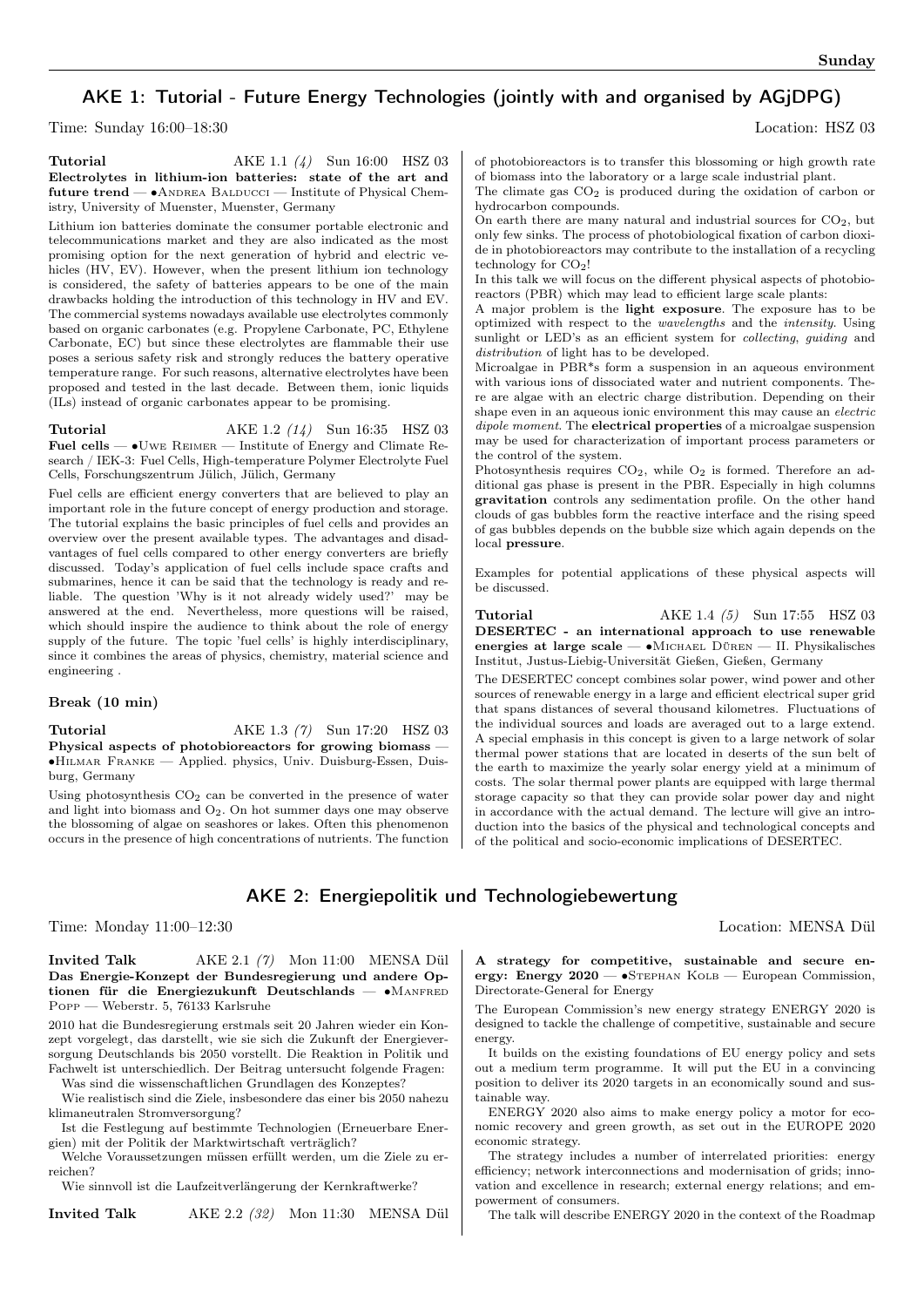for a Low Carbon Energy System 2050 and address also European Energy infrastructure priorities towards an integrated European energy network.

Invited Talk AKE 2.3 (8) Mon 12:00 MENSA Dül Vergleichende Bewertung von Stromerzeugungstechniken — ∙Rainer Friedrich — Institut für Energiewirtschaft und Rationelle Energieanwendung, Universität Stuttgart

Bei Entscheidungen im Bereich der Stromerzeugung sollten nicht nur die Kosten pro kWh und ggf. die Zuverlässigkeit der Bereitstellung, sondern auch andere Kriterien, insbesondere Umwelt- und Gesundheitsrisiken, mit berücksichtigt werden. Dazu ist es erforderlich, zunächst die Umwelteinwirkungen derzeitiger und zukünftiger Stromerzeugungstechniken abzuschätzen. Dabei sind die Einwirkungen bei Normalbetrieb und Unfällen sowie auch bei vor- und nachgelagerten

### AKE 3: Kernspaltung

Time: Monday 14:00–15:00 Location: MENSA Dül

Invited Talk AKE 3.1 (25) Mon 14:00 MENSA Dül Endlagerung von hochradioaktiven Abfällen - internationaler Forschungsstand und Perspektiven — •HORST GECKEIS, BERNhard Kienzler und Klaus Gompper — Karlsruher Institut für Technologie (KIT), Institut für Nukleare Entsorgung, Postfach 3640, 76021 Karlsruhe

In Deutschland flammt derzeit die kontroverse Diskussion über Risiken und Nutzen der Kernenergie neu auf. Immer wieder wird dabei die sichere Entsorgung und Endlagerung radioaktiver Abfälle als ungelöstes Problem thematisiert. Die anfallenden vergleichsweise geringen Volumina an hochradioaktiven Abfällen besitzen eine hohe Radiotoxizität und erfordern daher eine aufwändige Entsorgung. Es herrscht international Konsens darüber, dass die derzeit einzig sichere Entsorgungsstrategie die Endlagerung in tiefen geologischen Formationen und damit die langfristige Isolation von der Biosphäre darstellt. In Europa werden als mögliche Wirtsgesteine Tonstein, Steinsalz und Granit untersucht. Endlagerprojekte z.B. in Skandinavien, Frankreich und in der Schweiz sind bereits weit fortgeschritten und befinden sich teilweise schon im Bau. Dabei werden Möglichkeiten der Rückholbarkeit des Abfalls kontrovers diskutiert. In allen Fällen stellt der Nachweis der Langzeitsicherheit eines Endlagers für hochradioaktive Abfälle hohe Anforderungen an Wissenschaftler aller Disziplinen dar. Aufgabe der Endlagersicherheitsforschung ist es, ein möglichst umfassendes Ver-

Prozessen einzubeziehen. Szenarien der zukünftige Entwicklung der Techniken müssen entwickelt werden. Um eine Bewertung vornehmen zu können, müssen im nächsten Schritt die aus den Einwirkungen entstehenden Schäden und Risiken ermittelt werden. Damit die Risiken untereinander und mit Kosten verglichen werden können, werden sie als nächstes in eine gemeinsame Einheit, nämlich in Geldwerte umgerechnet. Die Ermittlung des monetären Werts einer Schadenseinheit erfolgt durch Umfragen zur Zahlungsbereitschaft. Werden zu diesen so ermittelten 'externen Kosten' die Stromerzeugungskosten addiert, so erhält man die sozialen Kosten, die Umwelt- und Gesundheitsrisiken enthalten. Im Vortrag wird zunächst die Methode zur Ermittlung sozialer Kosten erläutert und anschließend eine Rangfolge von Stromerzeugungstechniken nach den sozialen Kosten vorgestellt. Daraus lassen sich Erkenntnisse über die Zusammensetzung zukünftiger Stromerzeugungssysteme ableiten.

ständnis der möglichen Endlagerentwicklungen bei Betrachtung relevanter Szenarien zu erlangen. Im Vortrag wird der Stand international verfolgter Endlagerkonzepte beschrieben und diskutiert.

Invited Talk AKE 3.2 (17) Mon 14:30 MENSA Dül ADS (Accelerator-Driven System) Kernreaktoren: Status und Perspektiven — ∙Alex C. Mueller — National Institute for Nuclear and Particle Physics, CNRS, Paris, France

Weltweit planen heute viele Länder eine erhebliche Steigerung des Anteils der Kernenergie in ihrem Energiemix. Das hohe Potential an Nachhaltigkeit der Kernenergie ist hierbei ein zentrales Argument. Andererseits gibt es, insbesondere in weiten Kreisen der Bevölkerung eines Teils der europäischen Länder, erhebliche Bedenken gegen diese Energieform, da sie langlebigen radioaktiven Abfall verursacht. "Partitioning & Transmutation" (=Abtrennen und Umwandeln) verspricht hier einen nachhaltigen Lösungsansatz, indem schnelle (kritische und unterkritische) Neutronenreaktoren eingesetzt werden. Unterkritische Reaktoren benutzen einen Protonenbeschleuniger als externe Neutronenquelle. Die Errichtung einer Vielzweckanlage zur Demonstration dieser Technologien ist jetzt in Belgien mit dem Projekt MYRRHA geplant. Der Vortrag behandelt die Physik und Technologie der Transmutation und stellt die "roadmap towards MYRRHA" vor. Ebenfalls werden Szenarien industrieller Nutzung diskutiert.

### AKE 4: Fusionsforschung

Time: Monday 15:00–16:15 Location: MENSA Dül

Invited Talk AKE 4.1 (20) Mon 15:00 MENSA Dül Fusion research for ITER - what we can learn from JET — ∙Francesco Romanelli — JET-EFDA, Culham Science Centre, Abingdon, OX14 3DB, UK

Fusion is an energy source virtually unlimited, diffuse, intrinsically safe and environmentally responsible. This talk addresses the major challenges of fusion energy and the status of research. The presentation will focus on the confinement of a high-temperature plasma, the control of plasma instabilities, the minimization of turbulent transport processes, the development of materials capable of withstanding high heat and neutron flux conditions. The production of fusion power up to a level of 16MW has been demonstrated on JET. The International Thermonuclear Experimental Reactor (ITER) presently under construction will demonstrate the production of fusion power at the level of a medium size reactor (500MW). The JET programme is strongly focussed to the consolidation of the ITER design choices and the preparation of the regime of operations. The possible contribution of JET in accelerating the exploitation of ITER will be presented.

Invited Talk AKE 4.2 (21) Mon 15:30 MENSA Dül Der Stellarator, ein alternatives Einschlusskonzept für ein Fusionskraftwerk — •ROBERT WOLF — Max-Planck-Institut für Plasmaphysik, Wendelstein-Str. 1, D-17491 Greifswald

Ziel von ITER ist es, zum ersten Mal mit einem brennenden Fusi-

onsplasma deutlich mehr Energie zu erzeugen als zu seiner Aufrechterhaltung notwendig ist. Basierend auf dem Tokamak-Konzept wird allerdings die höchste Leistungsverstärkung nur im gepulsten Betrieb erreicht. Für ein stationär betriebenes Fusionskraftwerk muss deshalb noch ein hinreichend effizientes Verfahren entwickelt werden, das den für den Einschluss notwendigen Plasmastrom nicht-induktiv erzeugt. Demgegenüber hat der Stellarator den entscheidenden Vorteil, auch ohne Plasmaströme ein einschließendes Magnetfeld bereitzustellen. Die erforderlichen Einschlusseigenschaften erreichen Stellaratoren allerdings nur nach aufwändiger Optimierung des Magnetfelds, was in der Vergangenheit ohne den Einsatz von Hochleistungsrechnern nicht möglich war. Der Stellarator Wendelstein 7-X ist die bisher konsequenteste Umsetzung dieses Optimierungsverfahrens, welches im Fall von Wendelstein 7-X darauf abzielt, Plasma und Magnetfeld weitestgehend zu entkoppeln und zudem die stationäre Teilchen- und Energieabfuhr aus dem Plasma auch in der gegenüber dem Tokamak komplizierteren Magnetfeldstruktur sicherzustellen. Derzeit im Bau, wird Wendelstein 7-X 2014 in Betrieb gehen. Der Vortrag fasst die Entwicklung der Stellaratorlinie zusammen, stellt die Entwicklung und den Aufbau von Wendelstein 7-X vor und diskutiert die Möglichkeiten, auf der Basis eines Stellarators ein Fusionskraftwerk zu bauen.

AKE 4.3 (22) Mon 16:00 MENSA Dül Neutronikexperimente für die Entwicklung europäischer Fusionsreaktor-Brutblankets — ∙Axel Klix<sup>1</sup> , Maurizio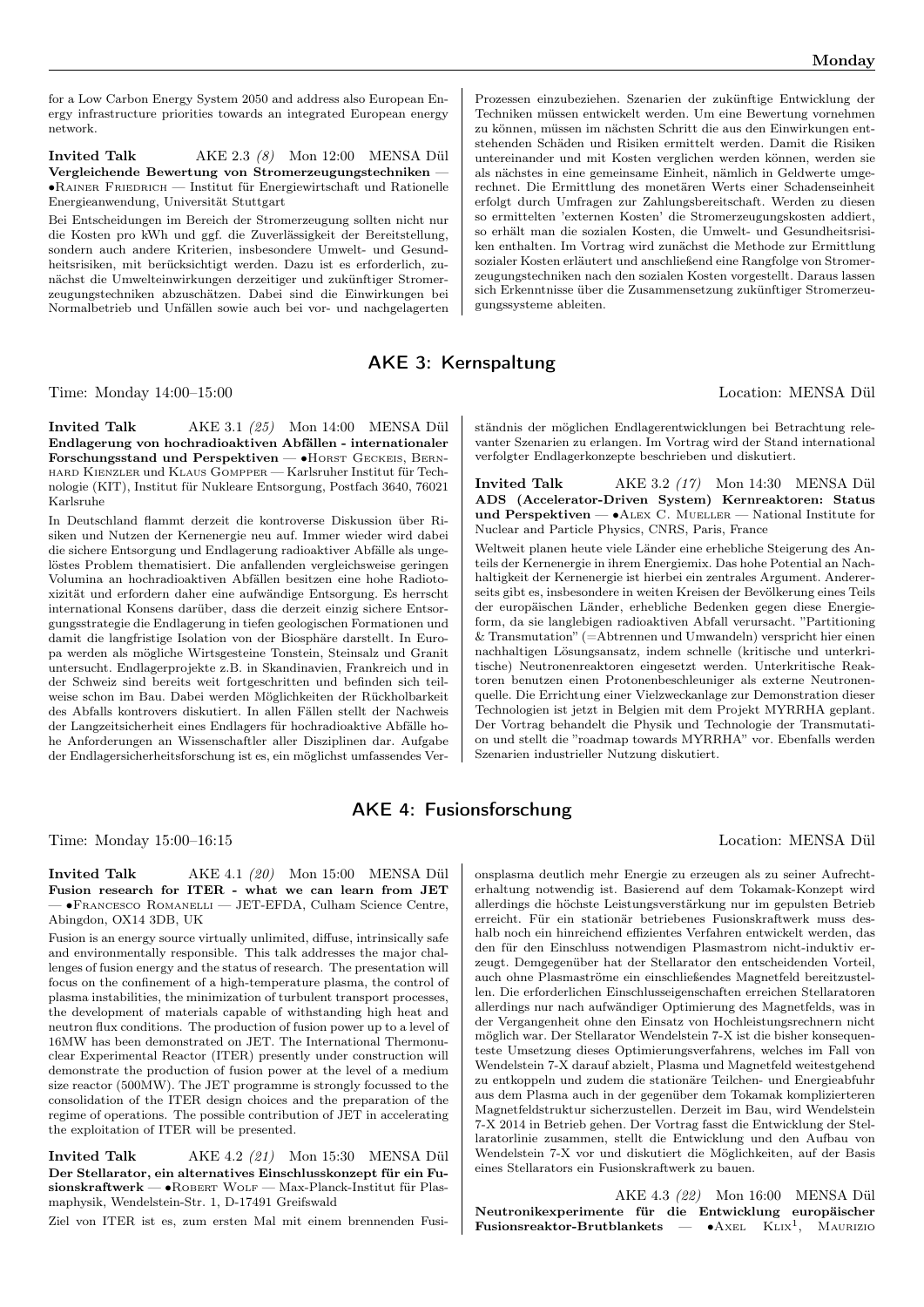$A$ ngelone<sup>2</sup>, Mohamed Eid<sup>3</sup>, Ulrich Fischer<sup>1</sup> und Dami- $EN$  LEBRUN-GRANDIE<sup>1</sup> — <sup>1</sup>Karlsruher Institut für Technologie, Eggenstein-Leopoldshafen, Deutschland — <sup>2</sup>ENEA Frascati, Frascati, Italien — <sup>3</sup>CEA Saclay, Saclay, Frankreich

Für Neutronik-Experimente in ITER werden in der EU zwei Brutblanket-Testmodultypen entwickelt. Die Auslegung eines solchen Blankets hängt entscheidend von Parametern wie der spektralen Neutronenflußdichte sowie den sich daraus in den Materialien ergebenden Kernreaktionen ab. Die wichtigsten Aufgaben des Blankets sind neben der Abschirmung der Magnetspulen die Umwandlung der Energie der Neutronen aus der Fusionsreaktion in nutzbare Wärme sowie die

AKE 5: Mobilität

Time: Monday 16:45–18:15 Location: MENSA Dül

Invited Talk AKE 5.1 (24) Mon 16:45 MENSA Dül Energiespeicher für Elektromobilität Stand der Technik und Perspektiven — ∙Margret Wohlfahrt-Mehrens — ZSW Ulm

Die Entwicklung leistungsstarker und zuverlässiger elektrochemischer Energiespeichersysteme ist eine Schlüsseltechnologie für die Elektromobilität. Lithium-Ionen-Batterien sind derzeit die aussichtsreichsten Kandidaten für alternative Fahrzeugkonzepte. Sie weisen deutlich höhere Energie- und Leistungdichten als andere heute verfügbare Technologien wie Blei- oder Nickel/Metallhydridakkumulatoren auf. Energiedichte, Leistung, Lebensdauer und Sicherheit von Lithium-Ionen-Batterien werden wesentlich durch die Wahl der Aktivmaterialien und das Elektrodendesign bestimmt. Eine Vielzahl alternativer Elektrodenmaterialien befindet sich in der Entwicklung, um die Fahrzeuganforderungen besser erfüllen zu können. Dabei sind die Erforschung neuer Elektrolytsysteme und die Erarbeitung eines umfassenden Verständnisses der Grenzfläche Elektrode/Elektrolyt ebenfalls wichtige Voraussetzungen für die effiziente Weiterentwicklung langlebiger Hochenergiespeichersysteme. Der Vortrag gibt einen Überblick über die Anforderungen an automobile Speichersysteme, den Stand der Technik derzeit verfügbarer Speichertechnologien und die Anforderungen an Forschung und Entwicklung für zukünftige Hochenergie-Batterie-Generationen.

AKE 5.2 (3) Mon 17:15 MENSA Dül First-principle study and modeling of pressure dependent ionic diffusion in YSZ — •JULIAN HIRSCHFELD and HANS LUST-FELD — Peter Grünberg Institut & Institute for Advanced Simulation, Forschungszentrum Jülich and JARA, 52425 Jülich, Germany

Yttria Stabilized Zirconia (YSZ) is the state of the art electrolyte for Solid State Fuel Cells (SOFC). YSZ has a low thermal expansion coefficient and good ionic conductivity at a high operation temperature (800∘C). Since this temperature also dictates the operating point of the SOFC, it has to be reduced to achieve an economic operation of a SOFC. The temperature dependence of the ionic conductivity is given by an Arrhenius expression [1]. Due to the inverse exponential dependence on the activation energy, it is crucial to gain a better knowledge about the dependence of this quantity on external parameters. It is possible to obtain the activation energy of individual ionic jump processes directly from ab-initio calculations [2]. This can increase the fundamental understanding of the physics behind and can lead to predictions of new systems.

In our work we use Density Functional Theory (DFT) ab-initio calculations to investigate the ionic energy barrier dependence on structural deformations. To obtain the activation energies, we calculate the energy barrier of the ionic movement in the framework of the Nudged Elastic Band (NEB) method. To gain a deeper insight into the physical meaning, we compare these results with those of a simple model. [1] M. Kilo et al., Phys. Chem. Chem. Phys. 5, 2219-2224 (2003) [2] Pornprasertsuk et al., J. Appl. Phys. 98, 103513 (2005)

AKE 5.3 (23) Mon 17:30 MENSA Dül New double-cation borohydrides —  $\bullet$ Inge Lindemann<sup>1</sup>, Roger

ausreichende Tritiumproduktion zur Aufrechterhaltung der Fusionsreaktion.

Neutronik-Experimente mit sogenannten Mock-ups dieser beiden TBM-Linien werden seit einigen Jahren im Rahmen des europäischen Fusionsprogramms durchgeführt. Dabei sollen ITER/TBM-relevante Kerndaten und Teilchentransportcodes getestet werden, die für die Auslegung der TBMs zum Einsatz kommen. Diese Experimente sollen eine Fortsetzung an ITER finden. Der Vortrag gibt einen Überblick über eingesetzte Meßverfahren für die gegenwärtigen Experimente und geht im zweiten Teil auf notwendige Entwicklungen von Meßmethoden ein, die den TBM-Bedingungen angepaßt sind (Temperaturen von einigen hundert Grad Celsius, intensives Strahlungsfeld, Magnetfeld usw.).

DOMÈNECH FERRER<sup>1</sup>, YAROSLAV FILINCHUK<sup>2</sup>, HANS HAGEMANN<sup>3</sup>, RADOVAN ČERNÝ<sup>3</sup>, LUDWIG SCHULTZ<sup>1</sup>, and OLIVER GUTFLEISCH<sup>1</sup>  $-1$ <sup>1</sup>IFW Dresden, Institute for Metallic Materials, P.O. Box 270016, 01171 Dresden, Germany — <sup>2</sup>Swiss-Norwegian Beam Lines at ESRF, BP-220, 38043 Grenoble, France — <sup>3</sup>Department of Physical Chemistry and Crystallography, University of Geneva, 1211 Geneva, Switzerland

Complex hydrides are under consideration for on-board hydrogen storage due to their high hydrogen density. However, up to now conventional borohydrides are either too stable or unstable for applications as in PEM fuel cells (60-120∘C). Recently, double-cation borohydride systems have attracted great interest. The desorption temperature of the borohydrides decreases with increasing electronegativity of the cation. Consequentely, it is possible to tailor a feasible on-board hydrogen storage material by the combination of appropriate cations. The stability was found to be intermediate between the single-cation borohydride systems. Two combinations were sucessfully synthesised by metathesis reaction via high energy ball milling. Al-Li-borohydride shows desorption at about 70∘C combined with a very high hydrogen density (17.2 wt.%) and the Na-Al-borohydride (14.2 wt.%) decomposes around 90∘C. Both desorption temperatures are in the target range for applications. The decomposition pathways were observed by in-situ-Raman spectroscopy, DSC (Differential Scanning Calorimetry), TG (Thermogravimetry) and thermal desorption measurements.

Invited Talk AKE 5.4 (9) Mon 17:45 MENSA Dül Production and conversion of liquid fuels and hydrogen from biomass and natural gas using micro-reactor technology — ∙Peter Pfeifer — Karlsruhe Institute of Technology (KIT), Institute for Micro Process Engineering (IMVT), Herrmann-von-Helmholtz-Platz 1, 76344 Eggenstein-Leopoldshafen, www.imvt.kit.edu

The Institute for Micro Process Engineering (IMVT) develops microstructured devices since 1989 and is thus one of the pioneers in this field. One focus of current research is on the integration of catalysts into these reactors as this is significantly influencing the overall system performance. The methods are ranging from filling micro-structured elements with catalyst powder to new approaches of nano-structured catalyst layers on the micro channel walls. Current projects are addressing the field of conversion of synthesis gas from biomass feedstock and off-shore natural gas; processes are methanol synthesis, direct dimethyl ether synthesis, Fischer-Tropsch synthesis and high temperature / high pressure shift reaction. The latter reaction may be necessary for the biomass conversion into fuels since dry gasification yields an insufficient H2/CO ratio in the synthesis gas. The unusual temperature and pressure conditions applied in the IMVT concept reduce the net energy loss. Furthermore, most micro-reactor studies in literature refer to keeping the reaction temperature constant and thus enabling isothermal operation conditions. However, for synthesis, i.e. exothermic equilibrium reactions, a falling temperature profile should be applied. Heat management concepts for micro-reactors are therefore important for further developments.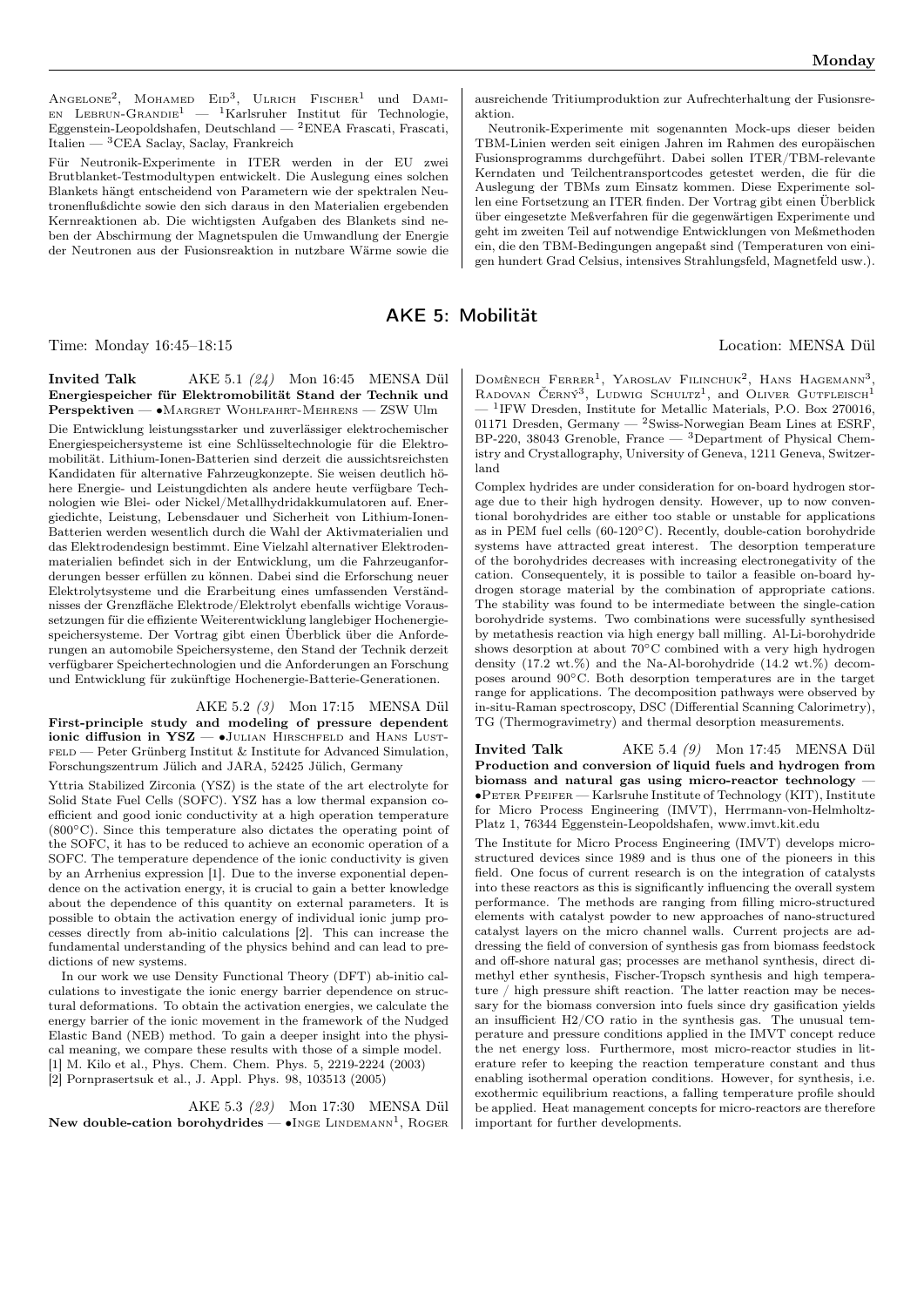# AKE 6: Intersectional Symposium Foundations and Perspectives of Climate Engineering (jointly with UP and SOE)

Time: Tuesday 10:30–13:00 Location: HSZ 01

### **Invited Talk** AKE 6.1 (1) Tue 10:30 HSZ 01 Oceanic carbon-dioxide removal options: Potential impacts and side effects — • ANDREAS OSCHLIES — IFM-GEOMAR, University of Kiel, Germany

Ocean fertilization and alkalinity enhancement by accelerated weathering of limestone or silicate rocks have been suggested as possible options for sequestering atmospheric CO2. These methods would have intended and unintended, local and remote impacts on marine ecosystems and biogeochemical cycles. An overview is given on current estimates of the CO<sub>2</sub> sequestration potential of various fertilization and alkalinity-enhancement techniques. Impacts and possible side effects are discussed in a quantitative manner based on results of small-scale field studies and global Earth System model simulations for a businessas-usual  $CO<sub>2</sub>$  emission scenario. According to these results, the sequestration potential of the individual oceanic  $CO<sub>2</sub>$  removal methods is limited to a small fraction of current anthropogenic emissions. While it is obvious that all methods have undesired side effects, these have to be evaluated against the side effects resulting from an unabated rise in atmospheric  $CO<sub>2</sub>$  levels.

Invited Talk  $AKE 6.2 (2)$  Tue 11:00 HSZ 01 Climate Engineering through injection of aerosol particles into the atmosphere: physical insights into the possibilities and risks — ∙Mark Lawrence — Max Planck Institute for Chemistry, Atmospheric Chemistry Department, Mainz, Germany

Climate Engineering (CE) is the intentional manipulation of the Earth's climate in order to counteract the effects of unintended global change due to greenhouse gases and other climate forcing agents, such as reflecting and absorbing aerosol particles. Numerous CE measures have been proposed as cost-effective means to either bypass the slow international actions towards reducing emissions of climate-active gases and particles, or as a solution for potentially impending "climate emergencies" (rapid, irreversible transitions caused by exceeding certain thresholds of climate change). Though often discussed as highly promising possibilities, each proposed CE measure of course harbors large uncertainties and significant potential side effects. The CE measures can mostly be divided into two categories: accelerated removal of carbon dioxide  $(CO<sub>2</sub>)$ , the primary greenhouse gas) from the atmosphere, and "solar radiation management" (SRM), i.e., increasing the amount of solar radiation reflected back to space. This talk gives an overview of the latter, focusing particularly on the current state of knowledge of proposed SRM measures through injection of aerosol particles, which either directly reflect solar radiation, or enhance the reflectivity of clouds.

**Invited Talk** AKE 6.3 (3) Tue 11:30 HSZ 01 Geoengineering - will it change the climate game?  $- \cdot$ TIMO Goeschl — Dept. of Economics, Heidelberg University, Heidelberg, Germany

Emissions reductions aimed at mitigating climate change are - from an economic point of view - an almost perfect example of a global

public good. The scale of the public good is determined by aggregrate reduction efforts of all countries. The contribution of individual countries to the aggregate effort, however, can - in the absence of a global institution - only arise out of a bargaining process between individual sovereign states. This is the essence of the 'climate game'. Both theoretical analysis and empirical evidence underscore that the climate game provides problematic incentives for the individual states to jointly generate a satisfactory aggregate reduction effort. Geoengineering has the potential to alter these incentives in a radical way. The reason is that geoengineering efforts differ from emissions reduction efforts in many ways. One important difference in bargaining terms is that the actions of a single player can determine the final outcome. Combined with the very different costs and benefits associated with geoengineering activities, the availability of geoengineering option therefore poses an entirely new set of incentives for countries. This presentation weighs the arguments on the likely impacts on the process and outcome of the climate game of geoengineering options becoming available .

**Invited Talk**  $AKE 6.4 (4)$  Tue 12:00 HSZ 01 The gamble with the climate - an experiment —  $\bullet$ MANFRED Milinski — Max-Planck-Institut für Evolutionsbiologie, Thienemann-Str. 2a, 24306 Plön

Will a group of people reach a collective target through individual contributions when everybody suffers individually if the target is missed? This \*collective risk social dilemma\* exists in various social scenarios, the globally most challenging one being the prevention of dangerous climate change. Reaching the collective target requires individual sacrifices, with benefits to all but no guarantee that others will also contribute. It even seems tempting to contribute less and save money to induce others to contribute more, hence the dilemma and the risk of failure. Here, we introduce the collective risk social dilemma and simulate it in a controlled experiment: will a group of people reach a fixed target sum through successive monetary contributions, when they know that they will lose all their remaining money with a certain probability if they fail to do so? We find that under high risk of simulated dangerous climate change half of the groups succeed in reaching the target sum, whereas the others only marginally fail. When the risk of loss is only as high as the necessary average investment or even lower, the groups generally fail to reach the target sum. We conclude that one possible strategy to relieve the collective risk dilemma in high risk situations is to convince people that failure to invest enough is very likely to cause grave financial loss to the individual. Our analysis describes the social window humankind has to prevent dangerous climate change.

### Panel Discussion 12:30 - 13:00

"Perspectives of Climate Engineering" Andreas Oschlies, Mark Lawrence, Timo Göschl, Martin Milinski Chair: Thomas Leisner

## AKE 7: CO2 und Energiespeicherung

Time: Wednesday 9:30–11:00 Location: BEY 118

**Invited Talk** AKE 7.1 (11) Wed 9:30 BEY 118 Routen und Wirkungsgrade der CO2 Abscheidung in Kraftwerken — ∙Detlef Stolten — Forschungszentrum Jülich GmbH, Institut für Energie- und Klimaforschung (IEK-3) Brennstoffzellen, 52425 Jülich

Der Vortrag beschreibt die Prinzipien der Kohlendioxid Abscheidung in Kohlekraftwerken. Dabei liegt der Fokus auf Fragen der Energieeffizienz. Die Abscheidungsverfahren lassen sich in "post-combustion", "oxyfuel-combustion" und "pre-combustion", letzteres mit selektiver CO2 Abtrennung und mit selektiver H2 Abtrennung, unterteilen. Für Dampfkraftwerke und IGCCs (Integrated Gasification Combined Cycle) werden die Grundlagen der folgenden Gas-Trenn-Methoden be-

schrieben: -CO2 Adsorption mit Hilfe von Flüssigkeiten -Reaktion von CO2 und O2 mit Feststoffen -Membran basierte Abtrennung von CO2. Abschließend werden ausgewählte Abtrennverfahren kurz beschrieben und ihr Einfluss auf den Wirkungsgrad diskutiert.

**Invited Talk** AKE 7.2 (27) Wed 10:00 BEY 118 CO2-Speicherkapazitäten in Deutschland: Eine aktuelle Betrachtung — ∙Johannes Peter Gerling, Stefan Knopf, Klaus Reinhold, Christian Müller und Franz May — Bundesanstalt für Geowissenschaften und Rohstoffe (BGR), Stilleweg 2, D-30655 Hannover

In Deutschland kommen nur erschöpfte Erdgasfelder sowie salinare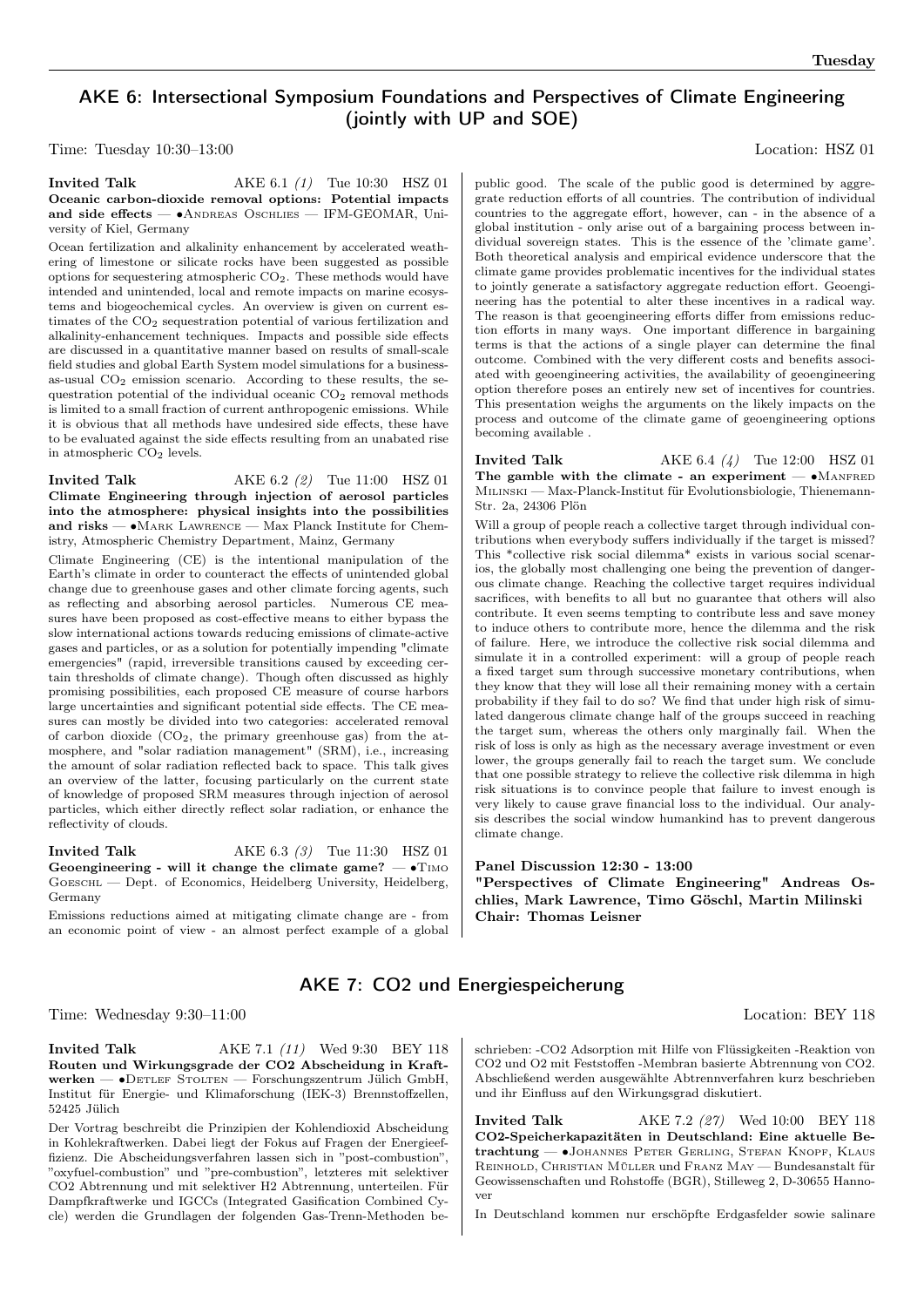Aquifere als potenzielle CO2-Speicher in Betracht. Während die Speicherkapazitäten in den Erdgasfeldern seit langem aufgrund der bekannten Förderdaten und verbleibenden Reserven nahezu konstant auf 2,75 Mrd. t CO2 eingeschätzt werden können, führten Detailbetrachtungen von Regionen oder diskreten Einzelstrukturen zu einer stufenweisen Verbesserung des Kenntnisstandes über die Speichermöglichkeiten in den bisher weit weniger explorierten salinaren Aquiferen. In der Konsequenz belaufen sich die Kapazitäten dieser Option nach unserem aktuellen Verständnis auf 6,3 bis 12,8 Mrd. t CO2. Die tatsächlich realisierbaren Speicherkapazitäten werden letztendlich jedoch auch von den Nutzungskonkurrenzen sowie insbesondere von der öffentlichen Akzeptanz in den potenziellen Speicherregionen abhängen.

AKE 7.3 (13) Wed 10:30 BEY 118 Der Energiespeicherbedarf Europas — •TOBIAS TRÖNDLE, ULrich Platt und Werner Aeschbach-Hertig — Institut für Umweltphysik, D-69120 Heidelberg

Bedingt durch den Klimawandel und die Verknappung fossiler Rohstoffe, befindet sich unser Energieversorgungssystem im Wandel. Verstärkt kommt die Nutzung erneuerbarer Energien zum Einsatz. Hierbei liegt mit das größte Potential in den natürlich variierenden Energiequellen Wind und solare Einstrahlung.

Da sich der Bedarf an elektrischer Energie meist nicht auf das natürliche Angebot von Wind und Sonne abstimmen lässt, gewinnt die Speicherung von Energie zunehmend an Wichtigkeit für die Elektrizitätsversorgung. Doch Speichern bedeutet immer auch einen Verlust von nutzbarer Energie und ist mit zusätzlichen Kosten verbunden. Die Frage lautet demnach, wie viel Speicherkapazität wird für eine sichere Versorgung in Europa benötigt und mit welchen Mitteln lässt sich der Bedarf an Energiespeichern möglichst gering halten?

Mit Hilfe von Computermodellen für die Energieversorgung kann untersucht werden, wie bereits die Wahl des Energiemixes maßgeblich den Speicherbedarf bestimmt. So lässt sich z.B. für die Nordseeküste durch eine kombinierte Nutzung von Wind-, Wellen-, und Solarenergie der Speicherbedarf, gegenüber einem reinen Windkraftszenario halbieren. Aber auch mit Maßnahmen wie Lastmanagement oder dem Einsatz von Elektromobilität, kann Einfluss auf den Speicherbedarf genommen werden.

AKE 7.4 (12) Wed 10:45 BEY 118 Druckluftspeicherkraftwerke und ihr Potential — ∙Sanam VARDAG und ULRICH PLATT — Institut für Umweltphysik, D-69120 Heidelberg

In Zukunft wird der Anteil erneuerbarer Energien stark steigen. Da das Angebot an erneuerbaren Energien schwankt, gewinnt die Speicherung elektrischer Energie zunehmend an Bedeutung. Druckluftspeicher stellen eine vielversprechende Möglichkeit dar um künftige Schwankungen in Elektrizitätsangebot und -nachfrage auszugleichen. Bisher wurden ausschließlich Druckluftspeicher realisiert bei denen ein Nachfeuern mit fossilen Brennstoffen notwendig ist. In Zukunft ist eine CO2 freie Speicherung vorzuziehen. Neben verschiedenen möglichen Realisierungen eines emissionsfreien Druckluftspeichers stellt vor allem die mehrstufige adiabate Kompression mit Zwischenkühlung eine interessante Prozessführung dar. Dabei dient die Außenluft als Wärmespeicher. Eine Vergrößerung der Anzahl an Kompressionsstufen verbessert den Wirkungsgrad ist aber zugleich mit höheren Investitionskosten verbunden. Die optimale Anzahl der Kompressionsstufen gilt es in einer Kosten-Nutzen Analyse noch zu ermitteln. Ein Wirkungsgrad von über 70% und ggf. bis 90% erscheint jedoch realisierbar.

### AKE 8: Offshore Wind (jointly with UP)

Time: Wednesday 11:15–12:30 Location: BEY 118

**Invited Talk** AKE 8.1 (30) Wed 11:15 BEY 118 The Physics of Wind Park Optimization — •STEFAN EMEIS — Institut für Meteorologie und Klimaforschung, Atmosphärische Umweltforschung, Karlsruher Institut für Technologie, Garmisch-Partenkirchen

Power generation from wind turbines depends on wind and turbulence conditions in the atmospheric boundary layer (ABL). Future large wind parks are planned offshore amongst other reasons because wind speeds are higher and turbulence intensities are lower offshore than onshore. But lower turbulence intensities lead to more persistent turbine wakes, which should be taken into account in the optimal design of offshore wind parks. After an introduction into the basic meteorological features which influence wind power generation, an analytical model for wind park optimization based on equilibrium between momentum extraction by the turbines and momentum supply by vertical turbulent momentum fluxes from higher atmospheric layers above the wind park is presented here. It estimates the magnitude of the wind speed reduction within a large wind park and the extension of the park wake as a function of wind speed, ABL thermal stratification, surface roughness, wind turbine drag, turbine density in the park and the turbulence production by the turbines. The model simulates a clear increase of the wind speed reduction and wake length with increasing atmospheric stability and decreasing surface roughness. I.e., wind speed reduction and park wake length are considerably larger for offshore wind parks than for onshore parks. This model can be used for optimizing the distance between the turbines within a wind park as well as for optimizing the distance between adjacent wind parks.

### AKE 8.2 (16) Wed 11:45 BEY 118

Intermittent Structures in Atmospheric Wind Fields — ∙Örsan Yüksek, Tanja Mücke, and Joachim Peinke — ForWind Center for Wind Energy Research, University of Oldenburg, Germany

For design processes and load calculations of wind energy convertors (WEC) realistic synthetic wind fields are needed. The widely used norm is the standard IEC 61400. The IEC standard considers different simulation methods based on Gaussian statistics. However, the analysis of the measured wind fields by means of velocity increment statistics yields that these do not obey Gaussian statistics but are quite intermittent. The intermittent nature of atmospheric wind affects the

whole chain of the wind energy conversion process and is assumed to be a major effect for additional loads and fatigue. A recently proposed method based on continuous time random walks (CTRWs) adequately reproduces the intermittency of turbulent atmospheric velocity increments on small time scales and provides wind fields with the desired high order two point statistics. In this work, we analyze highly timeresolved data sets measured in an extensive grid over the whole rotor plane of a WEC. The atmospheric wind fields are characterized statistically and the dependency of the higher order two point statistics on turbulence intensity, mean wind speed and height is shown. With this knowledge we are able to generate synthetic CTRW wind fields with the correct small scale structure.

**Invited Talk** AKE 8.3 (31) Wed 12:00 BEY 118 Offshore- Windparks; Ausgewählte Anforderungen aus dem Genehmigungsverfahren und der Praxis der Errichtung — ∙Christian Dahlke — Bundesamt für Seeschifffahrt und Hydrographie, Hamburg

Die Bundesregierung hat in ihrem Energiekonzept 2010 analog der beiden andersfarbigen Vorgänger- Regierungen festgelegt, dass sie bis zum Jahr 2030 25.000 Megawatt installierte Leistung aus Offshore-Windparks realisiert sehen will. Ende 2010 waren allerdings nur 80 Megawatt am Netz. Es besteht für die nächsten beiden Dekaden ein Erfordernis an Wachstum und ein immenser Bedarf an technischem Know-How sowie an gut ausgebildeten Menschen, die diese ehrgeizigen Ziele umzusetzen helfen. Der Vortrag stellt zunächst die Rechtsgrundlagen für Errichtung und Betrieb sowie den aktuellen Stand der im Genehmigungsverfahren befindlichen Windpark-Vorhaben im Offshore Bereich dar. Sodann werden verschiedenene Voraussetzungen für die Erteilung einer Genehmigung sowie die Schritte zur Realisierung des Vorhabens skizziert.Einen weiteren Schwerpunkt bildet die Darstellung der Entwicklung der für die Errichtung erforderlichen Standards und Normen, die es für die Errichtung derartiger Offshore- Vorhaben bisher nicht gab. Referiert werden insbesondere Themen, die spezifisch maritime Probleme darstellen. Ferner werden mit den Themen Emission - insbesondere (Ramm-)Schall und Schwerkraftfundamentezwei spezielle Punkte vorgestellt, die den engen Zusammenhang zwischen physikalisch- konstruktiven Elementen und wichtigen Belangen des Schutzes der Meeresumwelt aufzeigen.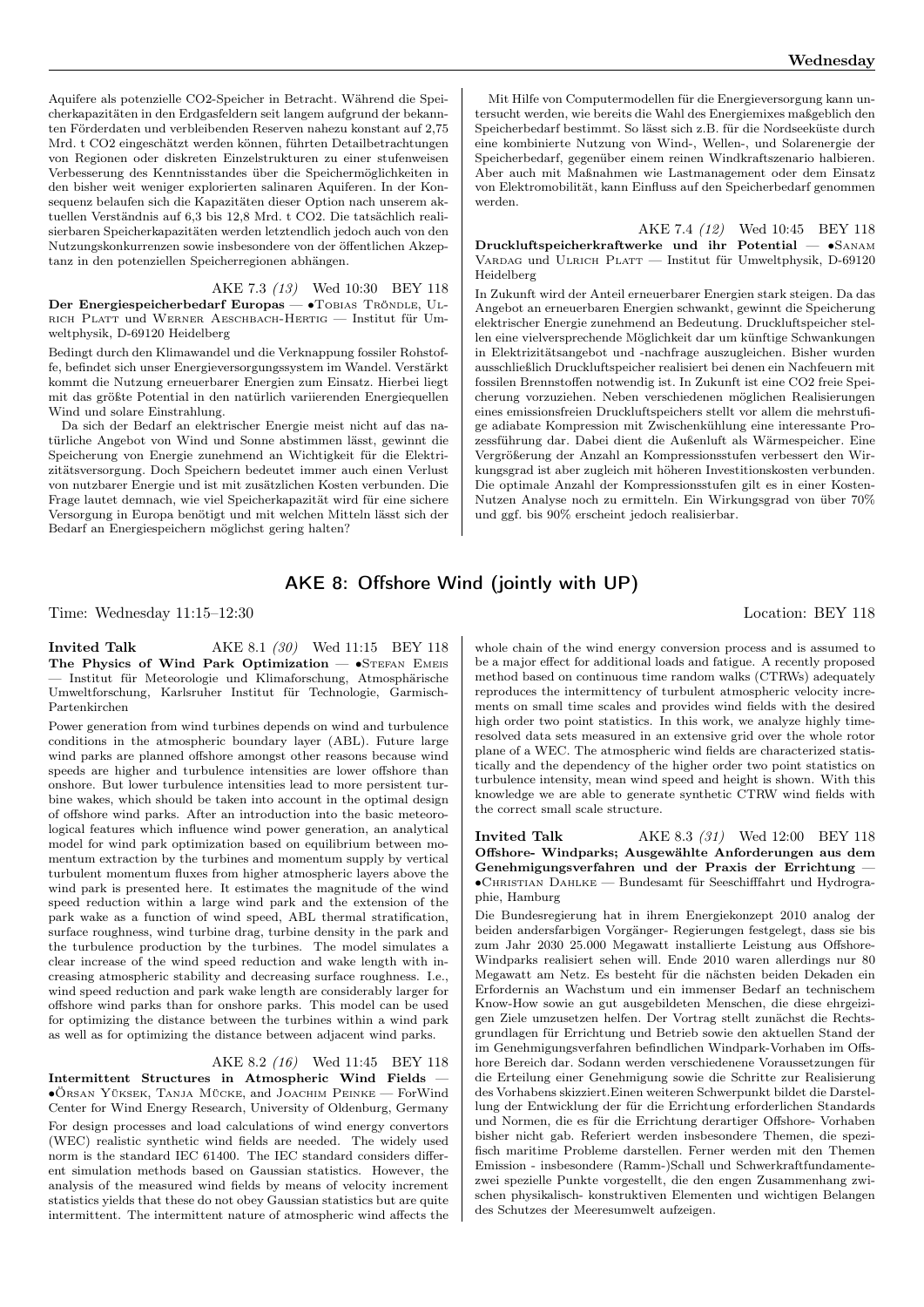## AKE 9: Geothermie

Time: Wednesday 14:00–14:30 Location: BEY 118

**Invited Talk** AKE 9.1 (15) Wed 14:00 BEY 118 Geothermie für Grundlaststrom und Wärmeversorgung - internationale Nutzung, Potential und technologische Entwicklungen — ∙David Bruhn und Ernst Huenges — Deutsches Geo-ForschungsZentrum Potsdam

Geothermie bietet eine saisonal unabhängige, also grundlastfähige erneuerbare Quelle der Energieversorgung. Weltweit werden geothermische Ressourcen schon seit fast 100 Jahren zur Stromerzeugung genutzt, die direkte Nutzung der Wärme ist seit der Antike bekannt.

Ist ein geothermisches Reservoir zwar warm, die Fließrate der erschlossenen Wassermenge jedoch zu gering für eine wirtschaftliche Energiegewinnung wird die Durchlässigkeit des Reservoirgesteins künstlich durch Stimulationsmaßnahmen erhöht, man spricht dann von

"enhanced geothermal systems" (EGS). Solche Maßnahmen führen zu Erschütterungen der Erde, welche im Extremfall, vor allem in seismisch aktiven Gebieten, an der Erdoberfläche gefühlt werden können. Solchermaßen induzierte Seismizität hat bei verschiedenen Vorhaben (Basel, Landau/Pfalz) zu Akzeptanzproblemen geführt.

Die geothermische Stromerzeugung beschränkt sich heute aber nicht mehr vornehmlich auf tektonisch und vulkanisch aktive, also die "heißen" Zonen der Erdkruste. Es werden zunehmend auch Regionen mit normalen Temperaturgradienten für die Geothermie erschlossen. Für niedrigere Temperaturen werden statt der direkten Nutzung von heißem Wasserdampf binäre Kreisläufe mit einem organischen Fluid als Arbeitsmedium eingesetzt. Oftmals werden solche Anlagen auch zur gekoppelten Strom- und Wärmebereitstellung genutzt.

### AKE 10: Wärmepumpen und Kraft-Wärme-Kopplung

Time: Wednesday 14:30–16:00 Location: BEY 118

**Invited Talk** AKE 10.1 (28) Wed 14:30 BEY 118 Einsatz großer Wärmepumpen im Wohnungs- und Gewerbebau — ∙Rüdiger Grimm — geoENERGIE Konzept GmbH, Freiberg, Deutschland — BWP Bundesverband Wärmepumpe, Berlin, Deutschland

Die Nutzung der oberflächennahen Geothermie ("Erdwärme") stellt mit ca. 30.000 errichteten Anlagen pro Jahr in Deutschland mittlerweile einen beachtenswerten Anteil an der Heizung und Klimatisierung von Wohn- und Gewerbeimmobilien dar.

Im Unterschied zu klassischen Wärmeerzeugungen und Klimatisierungen sind dabei jedoch eine Reihe von Randbedingungen zu beachten. Eine optimale und effiziente Anlage funktioniert nur in engem Zusammenspiel zwischen Haustechnik, Fachplaner und Bohrtechnik.

Der Vortrag erläutert die fachlichen, technischen und genehmigungsrechtlichen Grundlagen der Erdwärmenutzung und gibt einen kurzen Überblick über die 7 Schritte (Energie-bedarf ermitteln, Untergrund bewerten, Machbarkeit betrachten, Testarbeiten durchführen, Anlage planen, Anlage errichten, Betrieb überwachen) zur Umsetzung anhand von Praxisbeispielen.

Insbesondere beim Einsatz "großer" Wärmepumpen und die Hinzuziehung der Kühlung spielen die Wechselwirkungen im Untergrund eine wesentliche Rolle für den nachhaltigen und wirtschaftlichen Einsatz der Technologie.

AKE 10.2 (2) Wed 15:00 BEY 118

Experimental and theoretical studies of the Magnetocaloric Effect (MCE) in the Mn5-xFexSi3 series – •MICHAEL GOTTSCHLICH<sup>1</sup>, OLIVIER GOURDON<sup>2</sup>, MICHAEL OHL<sup>2</sup>, THOMAS BRÜCKEL<sup>1</sup>, and JÖRG PERSSON<sup>1</sup> — <sup>1</sup>Research Center Jülich, Germany  $-$ <sup>2</sup>JCNS Outstationed at the SNS at Oak Ridge National Laboratory, **IISA** 

The magnetocaloric effect (MCE) based on entropy changes of magnetic materials in an applied magnetic field, holds the potential of applications for refrigeration without moving mechanical parts. Therefore it has recently attracted the attention of many scientific research groups. Although MCE was discovered a long time ago (1881) by Warburg in iron, practically usable materials of low cost which are chemically stable and safe are still being researched. Recently, after the characterization concerning magnetization measurements and refinements on x-ray data, neutron measurements on polycristalline samples Mn5-xFexSi3 have been collected on the POWGEN neutron powder diffractometer at SNS. These preliminary measurements emphasize a unique atomic distribution as well as a ferromagnetic ordering along the c axis. Such effect is certainly directly linked to the MCE measured. Preliminary theoretical calculations which support our findings will also be presented.

**Invited Talk** AKE 10.3 (29) Wed 15:15 BEY 118 Anforderungen an einen Wärmepumpentarif zur Überwin-

dung diskriminierender Steuern und Abgaben beim thermodynamisch optimierten Heizen — ∙Gerhard Luther — Universität des Saarlandes, Technische Physik,F.St. Zukunftsenergie

In den nächsten Jahren müssen im Bereich Gebäudewärme durchgreifende Energieeinsparungen erreicht werden. Neben der thermischen Sanierung der Gebäudehülle und anderen bautechnischen Maßnahmen sollten die Heizkessel durch thermodynamisch optimierte Wärmeerzeuger ersetzt werden. Im Vergleich zeigt sich, dass elektrische Wärmepumpen in vielen Fällen die mit Abstand energieeffizienteste Alternative sind. Umso seltsamer ist es daher, dass der thermodynamisch optimierte Einsatz von Strom zur dezentralen Wärmeerzeugung im Vergleich zum direkten Einsatz von Brennstoffen oder von Fernwärme in Deutschland geradezu prohibitiv durch Steuern und Abgaben belastet wird. Es werden daher Überlegungen zu einem subventionsfreien eigenständigen "Wärmepumpentarif" vorgetragen, der beim Übergang von einer Brennstoffheizung zu einer Wärmepumpe die ursprüngliche steuerliche Belastung nicht grundlegend verändert und vernünftige Anreize zur Optimierung im Sinne des Klimaschutzes bietet. Eine derartige steuerliche und abgabenrechtliche Gleichbehandlung würde die Energiekosten für die Wärmepumpe mehr als halbieren, - dies könnte den Durchbruch bringen.

AKE 10.4 (18) Wed 15:45 BEY 118 Kopplung von Strom- und Wärmeerzeugung durch Demand Side Management — •KAI MORGENSTERN und SAGER CHRISTIna — Fraunhofer-Institut für Bauphysik, Gottschalkstraße 28a, 34127 Kassel

Um die erneuerbaren Energiequellen Wind und Sonne mit ihrer fluktuierenden Einspeisung optimal zu nutzen, sind intelligente Verbrauchsteuerung und innovative Speicherlösungen erforderlich. Hier wird das Potenzial der thermischen Energiespeicherung in Wohngebäuden im Rahmen des Demand Side Managements untersucht. Wärme wird dabei mit Hilfe von Wärmepumpen generiert, deren Betrieb in Zeiten verschoben wird, in denen Überschussstrom zur Verfügung steht. Da Häuser mit guter Wärmedämmung auch bei kalter Witterung die Wärme lange speichern können, wird so ohne Komfortverlust für die Nutzer die Wärme abhängig vom Stromangebot erzeugt.

Als Beispiel wird die Stadt Wolfhagen (14.000 Einwohnern) untersucht, die bereits heute 15% ihres jährlichen Haushaltsstroms aus Photovoltaik erzeugt. Außerdem plant die Stadt die Errichtung eines Windparks mit einer Nennleistung von 10MW. Während der Heizperiode (Oktober bis März) werden Wind und Sonne dann zusammen etwa 7 GWh Überschussstrom erzeugen. Bei einer Jahresarbeitszahl von 3 könnten Wärmepumpen daraus 21 GWh Raumwärme gewinnen, was etwa 35% des gegenwärtigen Wärmebedarfs der Haushalte in der Wolfhager Kernstadt entspricht. So kann die Kopplung von Stromund Wärmeerzeugung einen wichtigen Beitrag zur Integration erneuerbarer Stromerzeugung in das Energiesystem leisten.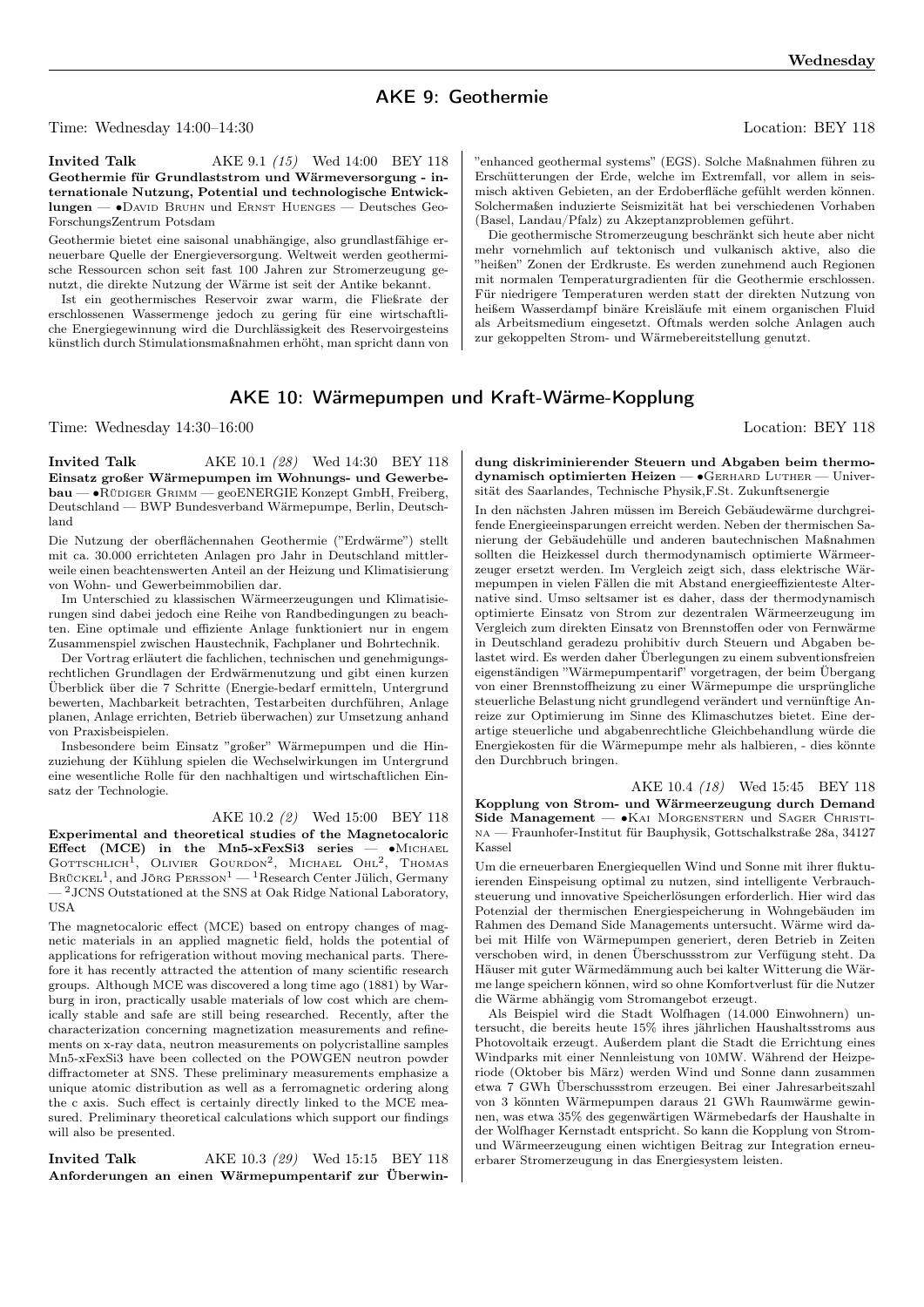# AKE 11: Photovoltaik

Time: Wednesday 16:30–17:30 Location: BEY 118

### **Invited Talk** AKE 11.1 (19) Wed 16:30 BEY 118 Status and Potential of Organic Solar Cells — •MORITZ RIEDE — Institut für Angewandte Photophysik, Technische Universität Dresden, Germany

Organic solar cells have attracted increasing attention in recent years and their development has reached a stage at which several companies are preparing to make them commercially available. Despite lower power conversion efficiencies than their inorganic counterparts, organic solar cells have the potential to become a low-cost alternative, due to low material consumption, simple processing methods as well as the possibility for flexible and light-weight devices. This presentation summarises important recent developments and describes how the synthesis of new organic semiconductors with tailored properties, tuning the morphology of the active layers, adaption of inorganic device concepts like tandem devices, and improved light incoupling have lead to major improvements. It further outlines the current research strategies for improving the basic physical understanding, obtaining higher device efficiencies and lifetimes. Finally, based on the investigated large area production technologies it is shown that the cost can potentially be very low and organic solar cells could address large markets.

AKE 11.2 (1) Wed 17:00 BEY 118 Efficiency enhancement of bulk-heterojunction solar cells. — MICHAEL KRÜGER<sup>1,2</sup>, YUNFEI ZHOU<sup>1,2</sup>, and •MICHAEL ECK<sup>1,2</sup> — <sup>1</sup>Universität Freiburg, Materialforschungszentrum (FMF), Freiburg, Deutschland — <sup>2</sup>Universität Freiburg, Institut für Mikrosystemtechnik, (IMTEK), Freiburg, Deutschland

Inorganic semiconductor nanocrystals (NCs) such as CdSe NCs, with tunable bandgaps and high intrinsic charge carrier mobilities can act as good electron acceptors and be incorporated into conjugated polymers to form bulk-heterojunction hybrid solar cells. Nevertheless their power conversion efficiencies (PCEs) are still lagging behind the PCEs of fullerene based devices but they show high potential for improve-

ment. Here we report on the efficiency enhancement of CdSe NC based devices due to different postsynthetic treatments of the NCs, the use of low-bandgap polymers and optimized device structures including active layer thickness, electrode materials, novel NC hybrid structures and approaches to control the nanomorphology. PCEs approaching 3% and above are available and further enhancement can be expected by exploring and combining the above mentioned approaches.

AKE 11.3 (5) Wed 17:15 BEY 118 GaInP/GaAs/Si Triple-Junction Solar Cell Formed by Wafer Bonding — ∙Karen Dreyer, Elvira Fehrenbacher, Eduard Oliva, Antonio Leimenstoll, Felix Schätzle, Martin Hermle, ANDREAS BETT, and FRANK DIMROTH — Fraunhofer-Institut für Solare Energiesysteme ISE, Freiburg

Multi-junction solar cells utilise the solar spectrum more efficiently than single-junction devices by combining several pn-junctions of different bandgap energy. A combination of  $GaInP$  (Eg = 1.9 eV),  $GaAs$  $(Eg = 1.4 \text{ eV})$  and Si  $(Eg = 1.1 \text{ eV})$  is nearly ideal for converting the solar spectrum. The direct growth of such highly lattice mismatched semiconductors is challenging. Wafer bonding offers a way for the combination of semiconductors regardless of their lattice constant. This presentation reports on the realization of a highly lattice mismatched triple-junction solar cell. A prefabricated GaInP/GaAs dual-junction and a silicon solar cell are combined by the use of surface activated wafer bonding. In this process the surfaces of the cell structures are cleaned by a beam of argon atoms in a UHV chamber. The wafers are brought into contact immediately after the surface activation which initializes the bonding. Under a solar simulator the GaInP/GaAs/Si triple-junction solar cell had an efficiency of 20.5 % under 1-sun AM1.5 conditions and 23.1 % under the concentrated AM1.5d spectrum (concentration ratio: 48 X). Different factors like the resistance of the bond interface and the current mismatch between the subcells are still limiting the device performance and will be discussed in the presentation.

### AKE 12: Solarenergie im Sonnengürtel

Time: Wednesday 17:30–19:15 Location: BEY 118

### **Invited Talk** AKE 12.1 (4) Wed 17:30 BEY 118 Clean Power from Deserts - The DESERTEC Academic Initiative — ∙Michael Düren — II. Phys. Inst., Univ. Giessen

The DESERTEC concept is simple and convincing: The abundance of solar radiation in the deserts of our planet exceeds by far the global energy demand. Using concentrating solar power plants with thermal storage, solar energy can be made available 24 h a day and can be used as a base load and to average out the fluctuations of other renewable energy sources like wind power. A large scale high voltage DC grid is required which connects the distributed sources of renewable energy with the distributed consumers on a scale of several thousand kilometres. Many large countries have their own deserts like USA, China, Australia and many others. A DESERTEC project as a joint venture of European and MENA (Middle East & North Africa) countries faces many political and legal challenges. However, the prospects of such a project for Europe are high. Not only electricity desalinated water and a lot of jobs will be generated, but more important such a project reduces the economical north-south gradient and generates a peace keeping political and economic interconnection between the EU and MENA. The DESERTEC Industrial Initiative (DII GmbH) was founded in 2009 to create a roll out plan for a possible European - MENA future project on a financial scale of about 400 billion Euros. A DESERTEC University Network was founded in 2010. An Academic Initiative is required to examine the options, prerequisites and implications of the DESERTEC concept from an interdisciplinary scientific point of view.

AKE 12.2 (14) Wed 18:00 BEY 118 Oberflächenvermessung von Absorbercups von Solarturm- ${\rm kraftwerken} \leftharpoons {\rm MAX\; WAGNER}^2,$  Markus Sauerborn<sup>1</sup>, Rainer  $\mathrm{TELLE}^2$ und Bernhard Hoffschmidt $^{-1}$ —  $^1\mathrm{Solar\text{-}Institut}$  Jülich, FH Aachen, Heinrich-Mußmann-Str. 5, D-52428 Jülich — <sup>2</sup> Institut für Gesteinshüttenkunde, RWTH Aachen, Mauerstr. 5, D - 52064 Aachen Solarthermische Kraftwerke konzentrieren das Sonnenlicht auf spezielle Absorber, die die Strahlung in thermische Energie umwandeln. Die verwendeten keramischen Absorber im Solarturmkraftwerk Jülich sind auf thermische Stabilität und hohe Absorption ausgelegt. Die Oberflächeneigenschaften sollen zukünftig auf verschiedene Weise optimiert werden, um den Wirkungsgrad weiter zu steigern.

Ein neuer Messaufbau ermöglicht eine Vermessung von verschiedenen optischen und thermischen Größen. Die keramischen Absorbercups können hierfür in einem Ofenelement über 800 <sup>∘</sup>C erhitzt werden, wobei die Frontfläche für optische Messungen frei zugänglich bleibt. So können Absorption und Reflexion in Abhängigkeit von der Temperatur bestimmt werden. Für Reflexionsmessungen wird der Absorber mit einer Parallelstrahlungsquelle beleuchtet. Ein spezielles Verfahrsystem stellt den Absorber in verschiedene Winkel zur Einstrahlung, um die Ausrichtung der Absorberfläche gegenüber den Spiegeln im Heliostatenfeld zu simulieren. Mit einem integrierten und ebenfalls verfahrbaren Spektrometerkopf lässt sich dann der winkelabhängige, spektrale Reflexionsgrad bestimmen. Aus den Reflexionsdaten lassen sich darüber zusätzlich Werte für die Absorption ermittelten.

**Invited Talk** AKE 12.3 (10) Wed 18:15 BEY 118 Hochkonzentrierende Photovoltaik: Entwicklungsstand und Perspektiven — •ANDREAS WALTER BETT — Fraunhofer Institut für Solare Energiesysteme, Heidenhofstraße 2, 79114 Freiburg

Die zukünftige Energieversorgung wird auf Erneuerbaren Energien basieren! Die Photovoltaiktechnologie spielt in jedem Zukunftsszenario eine wichtige Rolle. Trotz drastischer Kostensenkung in den letzten 10 Jahren sind die Stromgestehungskosten für photovoltisch erzeugte Energie noch deutlich über 10 $\in \!\mathsf{cent}/\mathsf{kWh}.$  Es gilt also die Kosten weiter zu senken. Ein technologisch sehr interessanter Ansatz ist, die Lichtsammelfunktion und die Energiewandlerfunktion einer Solarzel-